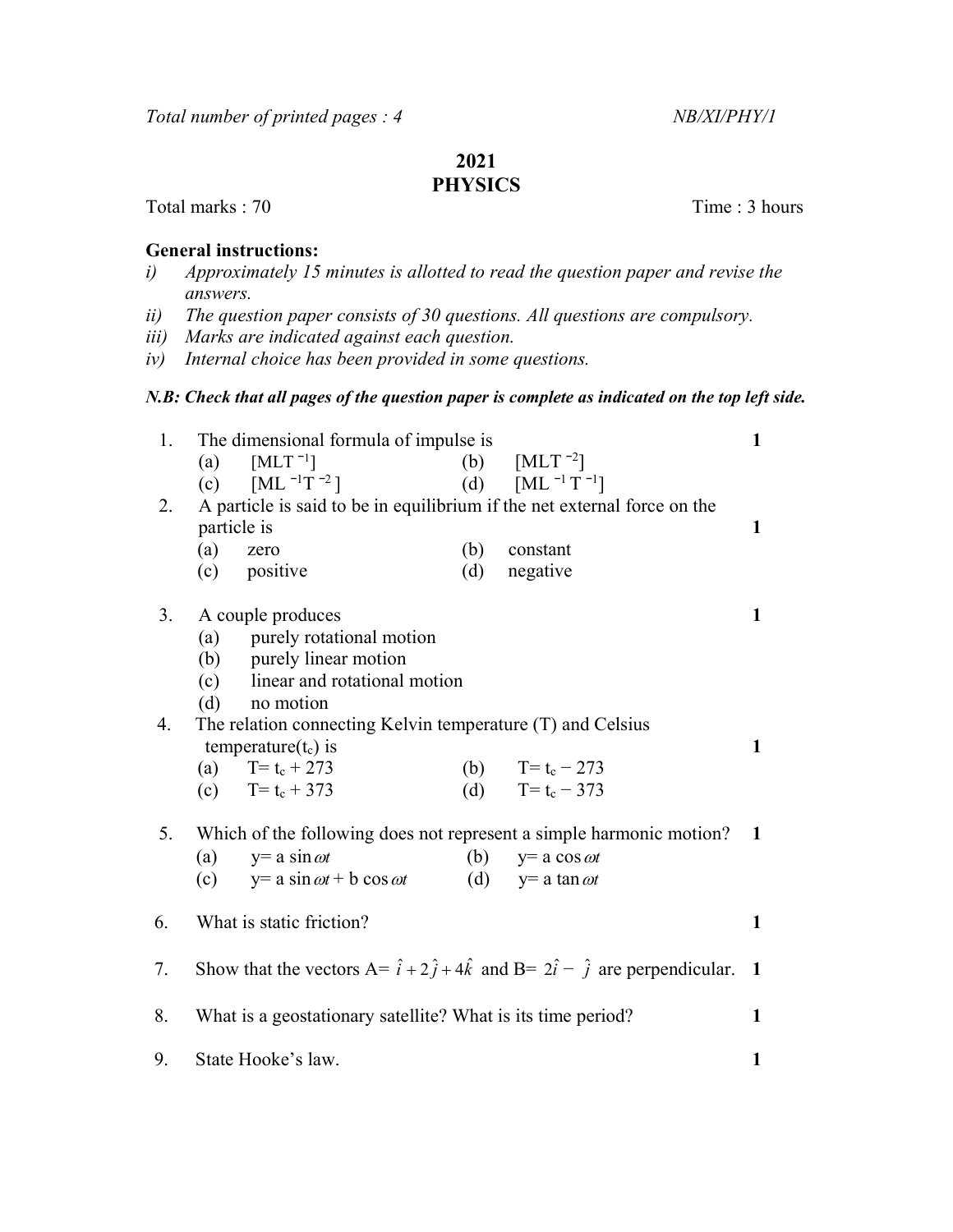| 10. | On what factors does the angular frequency of a simple harmonic<br>motion depend upon?                                                                                                                                                                                                                  |                  |  |  |
|-----|---------------------------------------------------------------------------------------------------------------------------------------------------------------------------------------------------------------------------------------------------------------------------------------------------------|------------------|--|--|
| 11. | <b>a.</b> A car is moving along a straight line say OP. It moves from O to P<br>in 18s. If the distance from $O$ to P is 360m, what will be the average<br>velocity and average speed of the car in going from O to P.<br><b>Or</b><br><b>b.</b> The position of an object moving along x-axis is given | $\overline{2}$   |  |  |
|     | by $x = a + bt^2$ where $a = 8.5m$ , $b = 2.5ms^{-2}$ and t is measured in<br>seconds. What is its velocity at $t = 0$ s and $t = 2.0$ s?                                                                                                                                                               |                  |  |  |
| 12. | a. Differentiate between exothermic and endothermic reaction.<br>Or                                                                                                                                                                                                                                     |                  |  |  |
|     | <b>b.</b> State and prove the work-energy theorem for a variable force.                                                                                                                                                                                                                                 |                  |  |  |
| 13. | Find the torque of a force $7\hat{i} + 3\hat{j} - 5\hat{k}$ about the origin. The force                                                                                                                                                                                                                 |                  |  |  |
|     | acts on a particle whose position vector is $\hat{i} - \hat{j} + \hat{k}$ .<br>$\boldsymbol{2}$                                                                                                                                                                                                         |                  |  |  |
| 14  | What is central force? On what factors does the magnitude of central<br>force depend on?                                                                                                                                                                                                                | $\boldsymbol{2}$ |  |  |
| 15. | a. State second law of thermodynamics in its two usual forms.<br>Or                                                                                                                                                                                                                                     | $\boldsymbol{2}$ |  |  |
|     | <b>b.</b> Prove that the specific heat of solids are given by the formula<br>$C=3R$ , where R is the universal gas constant.                                                                                                                                                                            |                  |  |  |
| 16. | Define mean free path. Write its mathematical expression.                                                                                                                                                                                                                                               | $\overline{2}$   |  |  |
| 17. | Consider a simple pendulum, having a bob attached to a string, that<br>oscillates under the action of the force of gravity. Suppose that the<br>period of oscillation of the simple pendulum depends on its length (1),                                                                                 |                  |  |  |
|     | mass of the bob $(m)$ and acceleration due to gravity $(g)$ . Derive an<br>expression for its time period using method of dimensions.                                                                                                                                                                   | 3                |  |  |
| 18. | Draw the position-time graphs for two objects $A \& B$ with<br>a) equal velocities<br>b) unequal velocities                                                                                                                                                                                             |                  |  |  |
|     | c) opposite velocities.                                                                                                                                                                                                                                                                                 | 3                |  |  |
| 19. | Derive an expression for maximum velocity of a car while moving<br>on a banked road.                                                                                                                                                                                                                    | 3                |  |  |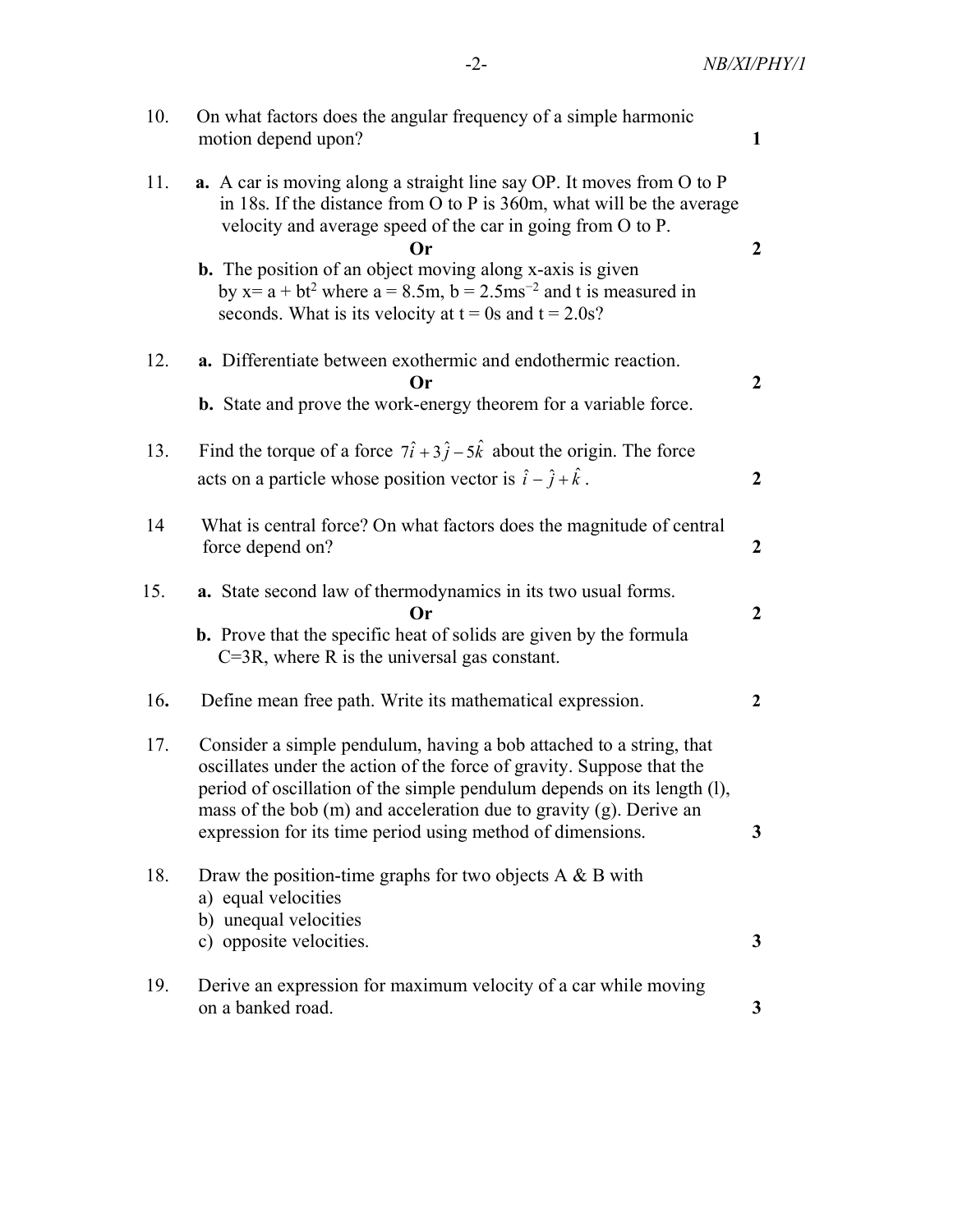20. a. What is friction? Explain why is friction a necessary evil. Or 3 b. What is centripetal acceleration? Derive an expression for the centripetal force of a body moving in a circular path of radius 'r' with a uniform speed 'v'. 21. a. Show that the total mechanical energy of a system is conserved if the forces doing work on it are conservative.  $\overline{O}r$  3 **b.** Two bodies A & B having masses  $m_1$  &  $m_2$  moving with  $v_1$  &  $v_2$  velocities undergoes completely inelastic collision. Show that the heavier mass  $(m_2)$  is undisturbed while the lighter mass  $(m_1)$  reverses its velocity. 22. a. Derive a relation between the angular velocity and linear velocity.  $\mathbf{O}_r$  3 b. Prove that the total momentum of a system of particle is equal to the product of the total mass of the system and the velocity of centre of mass. 23. **a.** Show that  $T_0 =$ g  $2\pi\sqrt{\frac{R_E}{r}}$  where R<sub>E</sub> is radius of the earth. Or 3 **b.** Show that  $(V_i)_{min} = \sqrt{2gR_E}$  where  $(V_i)_{min}$  is the escape speed of satellite. 24. Explain the stress – strain curve of a metal wire with the help of a suitable diagram. 3 25. Derive an expression for the work done during an isothermal process. 3 26. Prove that the pressure exerted by an ideal gas is  $P = \frac{1}{2}\rho \bar{v}^2$ 3  $\frac{1}{2}\rho \overline{v}^2$  where  $\rho$ is the density of the gas and  $\bar{v}^2$  is the mean square speed of gas molecules. 3 27. Define frequency. Write the formula in terms of time period. What is its S.I unit?